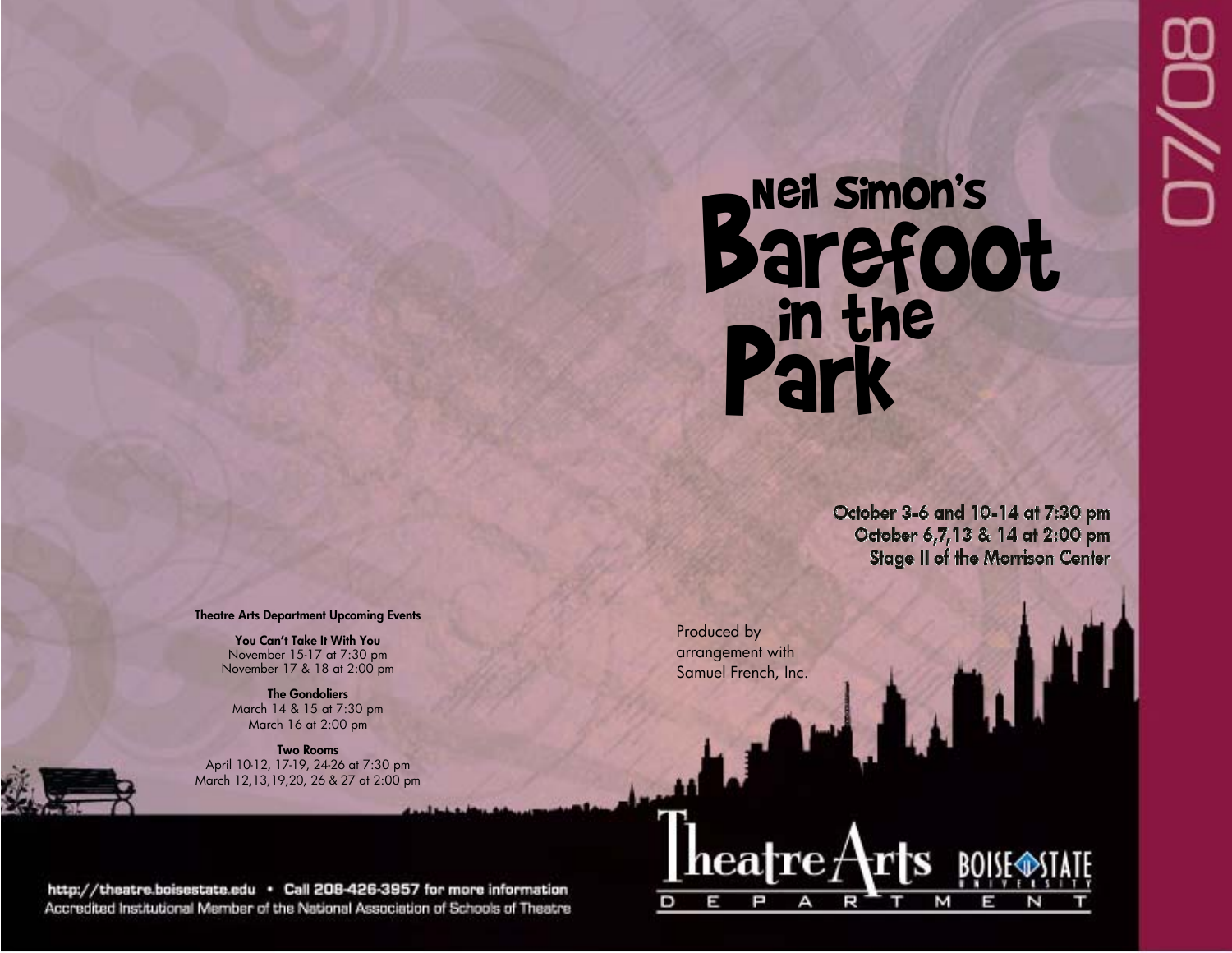# **Neil Simon's arefoot the Park**

# **Cast**

| Corie                   | Janessa White                   |
|-------------------------|---------------------------------|
| Paul                    | Josh Belville                   |
| Mother                  | Camilla Boylan                  |
| Victor                  | Kyle Barrow                     |
| <b>Telephone Man</b>    | <b>Brad Doolittle</b>           |
| <b>Delivery Man</b>     | Dr. Charles Lauterbach          |
| <b>Santini Brothers</b> | Travis Gamble<br>Gerardo Tzompa |

# **Production Design**

| Director                                                      | Gordon Reinhart   |
|---------------------------------------------------------------|-------------------|
| Scenic Designer                                               | Michael Baltzell  |
| Costume Designer                                              | Ann Hoste         |
| Lighting Designer                                             | W.J. Langley, Jr. |
| Sound Designer                                                | Kirstie Williams  |
| Assistant Director                                            | Heidi Kraay       |
| Assistant Lighting Designer                                   | Carmen Galindo    |
| Vocal Coach                                                   | Ann Klautsch      |
| Choreographer                                                 | Marla Hansen      |
| Stage Manager                                                 | Julie Bean        |
| Assistant Stage Manager                                       | Sarah Kelso       |
| Technical Director                                            | Michael Baltzell  |
| Assistant Technical Director/<br><b>Scene Shop Supervisor</b> | Fran Maxwell      |
| Costume Shop Manager                                          | Keri Fitch        |

Gerardo Tzompa Sarah Kelso Brad Doolittle

| Gordon Reinhart   |  |
|-------------------|--|
| Michael Baltzell  |  |
| Ann Hoste         |  |
| W.J. Langley, Jr. |  |
| Kirstie Williams  |  |
| Heidi Kraay       |  |
| Carmen Galindo    |  |
| Ann Klautsch      |  |
| Marla Hansen      |  |
| Julie Bean        |  |
| Sarah Kelso       |  |
| Michael Baltzell  |  |
| Fran Maxwell      |  |
|                   |  |
|                   |  |

Production Notes 4

There will be one fifteen minute intermission.

The use of cameras and other recording equipment is strictly forbidden. Any digital devices such as mobile phones, PDAs and alarms should be turned off. Please remember that text messaging, whispering, and other disruptions spoil the performance for other members of the audience and can be distracting to the actors.



students and faculty are invited to participate in KCACTF programs involving scholarships, internships, grants and awards for actors, directors, dramaturgs, playwrights, designers, stage managers and critics at both the regional and national levels.

Productions entered on the Participating level are eligible for inclusion at the KCACTF regional festival and can also be considered for invitation to the KCACTF national festival at the John F. Kennedy Center for the Performing Arts in Washington, DC in the spring of 2008.

Last year more than 1,300 productions were entered in the KCACTF involving more than 200,000 students nationwide. By entering this production, our theater department is sharing in the KCACTF goals to recognize, reward, and celebrate the exemplary work produced in college and university theaters across the nation.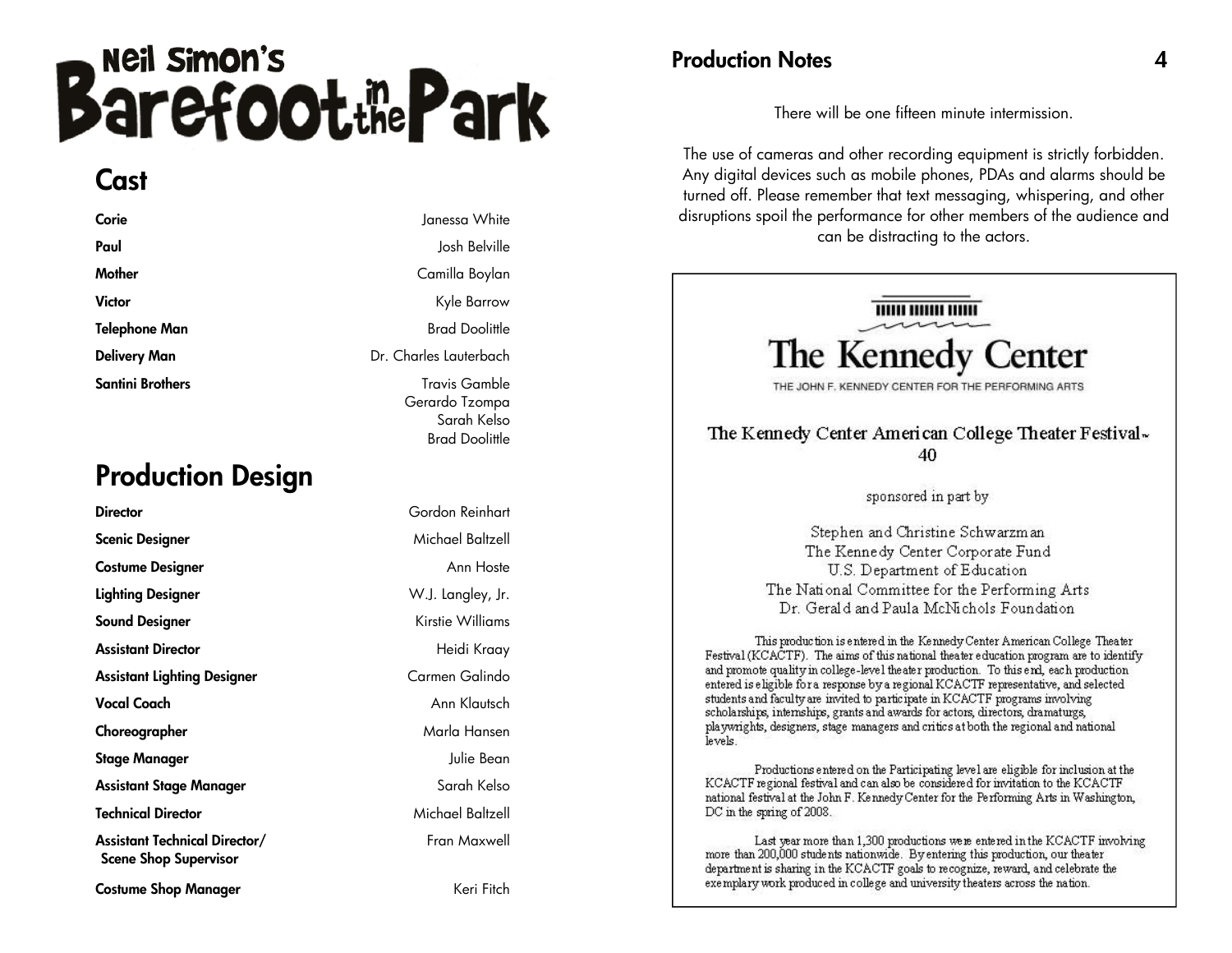## **Production Notes** 3

…Not only was Larry a better dancer than I was, but he had gotten three base hits off her that afternoon.

"You're right," she said, "I am a little tired. Let's take a walk."

We walked down to the lake and didn't say much at first. It didn't seem necessary. There are those rare times in life, if you are fortunate enough, that you have a relationship begin long before you consciously start it yourself…We talked for nearly two hours, and everything said was both silly and profound. Even if we tried, we could get out of the way of what was coming at us.

I walked her home through the dark, wooded path that led to the cabin her family rented every summer. We never really reached for each other but at some point our hands joined and words seemed even less important than before. Her parents were asleep and we went in to have a Coke. There was a small oil painting on the wall, unfinished but interesting. I asked who the artist was. She said she wasn't sure it was an artist but that she had painted it. I asked to see some others. They were mostly all portraits that revealed more about her feelings than those of her subjects. All except for one that I couldn't take my eyes off. It was a <sup>p</sup>icture of two women standing together, but a million miles apart. Possibly a mother and daughter. They were both beautiful and distorted at the same time. The distortion seemed to come from an inner anger than neither one could speak aloud to the other. They were interchangeable, as if the younger woman was what the older woman once was, and the older was what the younger woman would one day be. It was frightening and dark but enormously revealing and vulnerable in its truthfulness. Before I could ask her about it, she quickly put it away, afraid I might possibly read into it more than she was willing or able to come to terms with herself. She walked me down to the path that led back to the camp. We kissed. I looked at her and said, "When did this start?" She looked at me and said, "Just before you asked that question."

This was early July. By the end of September, we were married.

## **Crew**

**Stage II Advisor Example 20 and Stage II Advisor Fred Hansen** 

**Sound Board Operator Sound Board Operator JoAnna Stephens** 

**Scenic Construction THEA 117 Class** 

Props Master **Travis Gamble** Gerardo Tzompa

**Electricians Ryan Adolfson** Julie Bean William Titus Anna Oldenburg

**Wardrobe/Dresser Chantell Fuller** 

**Stage Hand** Veronica Von Tobel

**Hair & Make-up Kelley Stultz** 

**Light Board Operator 1988** and the Haley Adams

Blaise Lawless Lina Chambers Travis Gamble Zach Warburton Ryan Adolfson Zach Stotland Jeff Costello

| <b>Costume Construction</b>     | THEA 117 Class<br><b>Brooke Benson</b><br><b>Emelia Gress</b><br>Chantell Fuller |
|---------------------------------|----------------------------------------------------------------------------------|
| <b>House Manager</b>            | Keitha Gamble                                                                    |
| <b>Box Office Manager</b>       | Andrea Schulz                                                                    |
| <b>Ushers</b>                   | Members of Theatre Majors Association                                            |
| <b>Administrative Assistant</b> | Carrie Applegate                                                                 |

# **Special Thanks**

Bradley University Theatre, Boise Contemporary Theater, Samantha Wright and BSU Radio, Idaho Shakespeare Festival